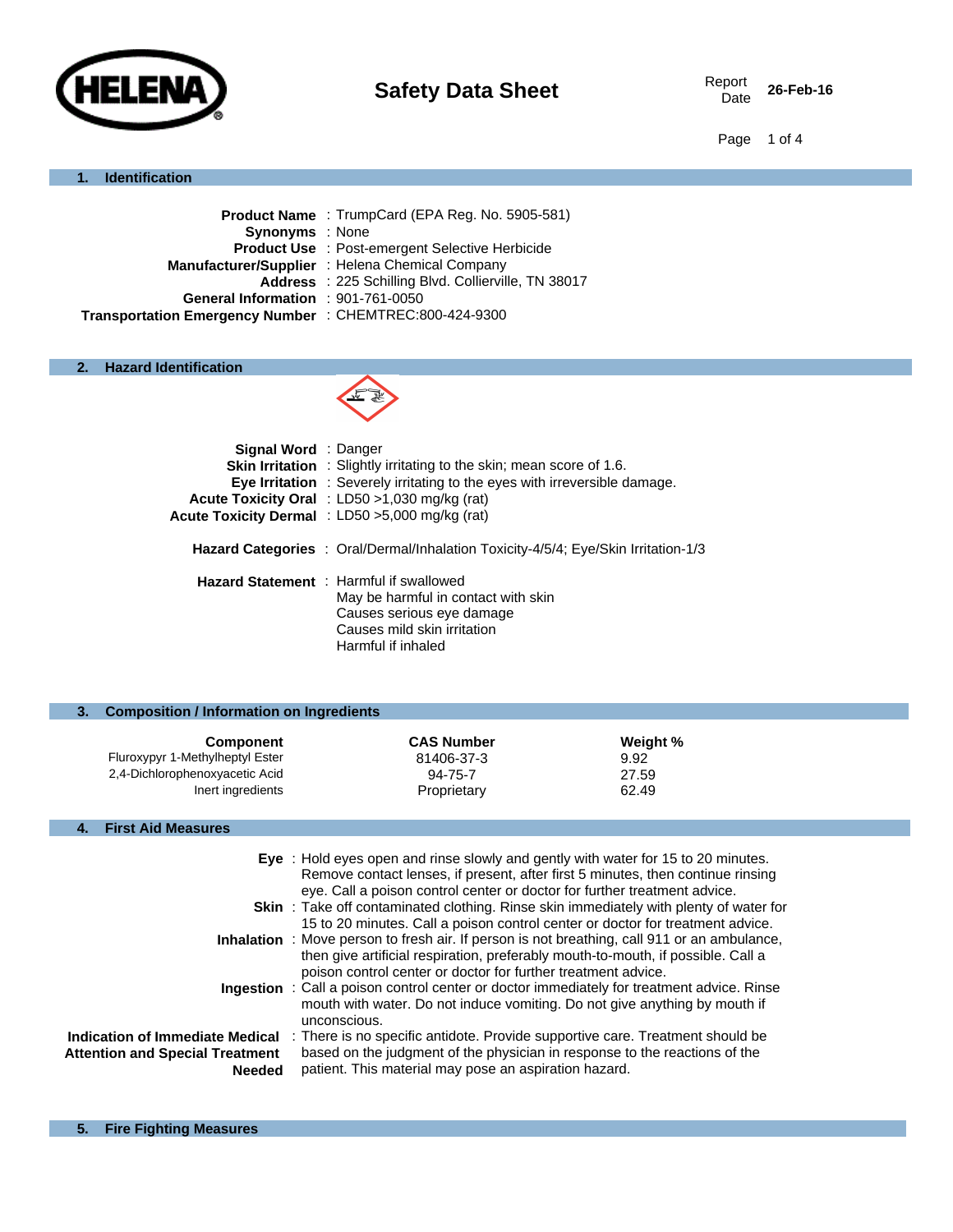

Page 2 of 4

|                 | Extinguishing Media : Use foam, water spray, dry chemical or carbon dioxide extinguishing agents.                                               |
|-----------------|-------------------------------------------------------------------------------------------------------------------------------------------------|
|                 | Specific Hazards Arising from the : May emit toxic fumes under fire controls.                                                                   |
| <b>Chemical</b> |                                                                                                                                                 |
|                 | <b>Special Fire Fight Proc</b> : Wear self-contained breathing apparatus and full protective clothing. Prevent<br>runoff of firefighting water. |

## **6. Accidental Release Measures**

| <b>Personal Precautions</b>                                                                       | : Keep unprotected and unnecessary personnel out of spill area.                                                                                                                                                                                                                                 |
|---------------------------------------------------------------------------------------------------|-------------------------------------------------------------------------------------------------------------------------------------------------------------------------------------------------------------------------------------------------------------------------------------------------|
| <b>Protective Equipment</b>                                                                       | : Splashproof goggles or face shield, impervious gloves, impervious apron and<br>footwear. Use NIOSH-approved air-purifying respirator for organic vapors when<br>needed. Eyewash and emergency shower should be available in work area.                                                        |
| <b>Emergency Procedures</b><br><b>Methods and Materials for</b><br><b>Containment and Cleanup</b> | : Contain spills to prevent runoff to any water sources or supplies.<br>: Absorb small spills with an inert absorbent, such as clay, sand or dirt. Collect<br>and place in suitable containers for proper disposal. Contain large spills to<br>prevent runoff to any water sources or supplies. |

## **7. Handling and Storage**

| <b>Precautions for Safe Handling</b> : Keep locked up and out of reach of children. Do not contaminate water, food or<br>feed by storage, handling or disposal. Keep container tightly closed. Do not<br>allow water to be introduced into the contents of the container.                                                                     |
|-----------------------------------------------------------------------------------------------------------------------------------------------------------------------------------------------------------------------------------------------------------------------------------------------------------------------------------------------|
| <b>Conditions for Safe Storage</b> : Store in original containers only. Keep container closed when not in use. Do not<br>store near food or feed. In case of spill on floor or payed surfaces, mop and<br>remove to chemical waste storage area until proper disposal can be made, if<br>product cannot be used in accordance with the label. |

## **8. Exposure Controls / Personal Protection**

|                                      | <b>TLV/PEL</b> : Fluroxypyr 1-Methylheptyl Ester: no TLV or PEL established. 2.4-D Acid:<br>$PEL=10$ mg/m3, $TLV=10$ mg/m3 |
|--------------------------------------|----------------------------------------------------------------------------------------------------------------------------|
|                                      | Appropriate Engineering Controls : General and/or local exhaust should be sufficient.                                      |
| <b>Personal Protective Equipment</b> | : Splashproof goggles or face shield, impervious gloves, impervious apron and                                              |
|                                      | footwear. Use NIOSH-approved air-purifying respirator for organic vapors when                                              |
|                                      | needed. Eyewash and emergency shower should be available in work area.                                                     |

## **9. Physical and Chemical Properties**

| <b>Odor/Appearance</b> : Clear amber to dark amber liquid, aromatic odor.                                      |
|----------------------------------------------------------------------------------------------------------------|
| <b>Flash Point, <math>^{\circ}</math>F</b> : >100 Degrees C.<br>Boiling Point, <sup>o</sup> F : Not determined |
| Melting Point(Freezing point), <sup>o</sup> C : Not determined                                                 |
| Vapor Pressure, mm Hg $@$ 20 $°C$ : Not determined                                                             |
| Vapor Density : Not determined                                                                                 |
| <b>Solubility in Water : Not determined</b>                                                                    |
| <b>Molecular Formula</b> : Not applicable, formulated mixture.                                                 |
| <b>Density, g/mL @ 25 °C</b> : 1.145-1.165                                                                     |
| <b>Evaporation Rate(Butyl Acetate = : Not determined</b>                                                       |
|                                                                                                                |
| <b>Octanol/Water Partition : No information found</b>                                                          |
|                                                                                                                |
| <b>pH</b> : 2.0 to 3.0 (2.5%)                                                                                  |
| Flammable Limits (approximate : Not determined                                                                 |
|                                                                                                                |
|                                                                                                                |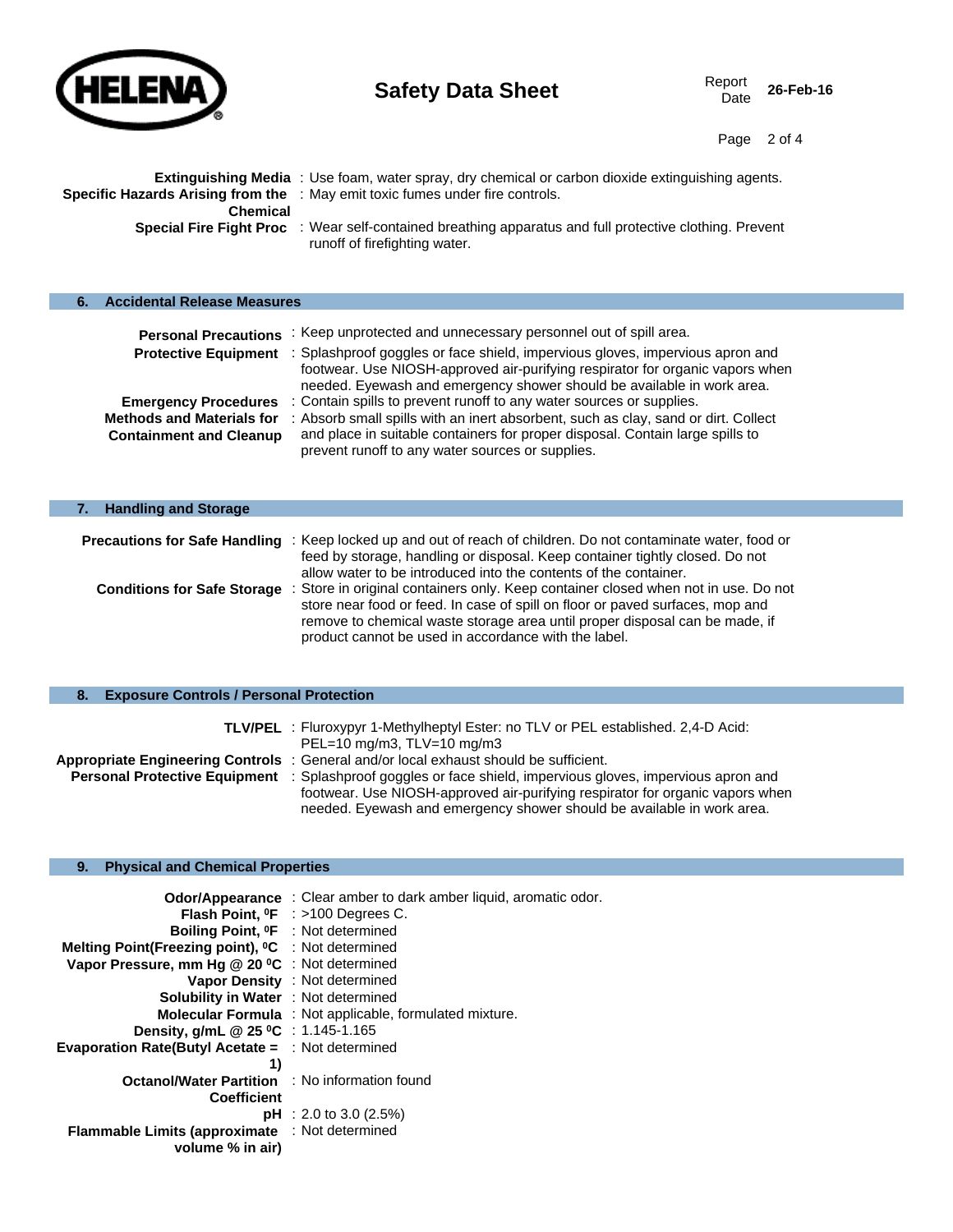

Page 3 of 4

**Auto-ignition Temperature** : Not determined **Decomposition temperature** : No information found

## **10. Stability and Reactivity**

|                                                  | <b>Reactivity</b> : No information found                                                              |
|--------------------------------------------------|-------------------------------------------------------------------------------------------------------|
| <b>Chemical Stability : Stable</b>               |                                                                                                       |
|                                                  | Hazardous Decomposition : May produce oxides of nitrogen and other toxic fumes under fire conditions. |
| <b>Products</b>                                  |                                                                                                       |
| <b>Hazardous Polymerization</b> : Will not occur |                                                                                                       |
|                                                  | <b>Conditions to Avoid</b> : None currently known.                                                    |
|                                                  | <b>Incompatible Materials</b> : Avoid contact with strong oxidizers.                                  |

## **11. Toxicological Information**

| Acute Toxicity (Oral LD50) : >1,030 mg/kg (rat). Harmful if swallowed.                                                                                                                                                                               |
|------------------------------------------------------------------------------------------------------------------------------------------------------------------------------------------------------------------------------------------------------|
| <b>Acute Toxicity (Dermal LD50)</b> : $>5,000$ mg/kg (rat). May be harmful in contact with skin.                                                                                                                                                     |
| Acute Toxicity Inhalation LC50 : 1.285 mg/L (calculated). Harmful if inhaled.                                                                                                                                                                        |
| <b>Likely Routes of Exposure</b> : Eyes, inhalation, ingestion, skin                                                                                                                                                                                 |
| <b>Skin Irritation</b> : Causes mild skin irritation.                                                                                                                                                                                                |
| <b>Eye Irritation</b> : Causes serious eye damage.                                                                                                                                                                                                   |
| <b>Skin Sensitization</b> : Not a contact sensitizer.                                                                                                                                                                                                |
| <b>Carcinogenic</b> : 2,4-D: IARC Group 2B, possibly carcinogenic to humans.                                                                                                                                                                         |
| <b>Chronic Effects</b> : Contains xylene range aromatic solvent; may pose an aspiration pneumonia<br>hazard.                                                                                                                                         |
| <b>Other Hazards</b> : Various animal cancer tests have shown no reliably positive association<br>between 2,4-D exposure and cancer. Epidemiology studies on herbicide use<br>have been both positive and negative with the majority being negative. |

| 12. Ecological Information                              |                                                                                      |
|---------------------------------------------------------|--------------------------------------------------------------------------------------|
|                                                         | <b>Ecotoxicity</b> : Fluroxypyr is a marine pollutant under international standards. |
| Persistence and Degradability : No information found    |                                                                                      |
| <b>Bioaccumulative Potential</b> : No information found |                                                                                      |
|                                                         | <b>Mobility in Soil</b> : No information found                                       |
|                                                         | <b>Other Adverse Effects</b> : No information found                                  |

## **13. Disposal Considerations Waste Disposal Method** : This material must be disposed of according to Federal, State or Local procedures under the Resource Conservation and Recovery Act. (D016=2,4-D)

## **14. Transport Information**

|                                        | UN Proper Shipping Name: Not regulated by DOT in containers less than 37.7 gallons.                       |  |  |  |
|----------------------------------------|-----------------------------------------------------------------------------------------------------------|--|--|--|
| <b>Transport Hazard Class : None</b>   |                                                                                                           |  |  |  |
| <b>UN Identification Number : None</b> |                                                                                                           |  |  |  |
| <b>Packaging Group</b> : None          |                                                                                                           |  |  |  |
|                                        | <b>Environmental Hazards</b> : If shipped by air (IATA) or water (IMDG), ship as: UN3082, Environmentally |  |  |  |
|                                        | Hazardous Substance, Liquid, n.o.s., (Fluroxypyr, 2,4-D Acid), 9, PG III, Marine                          |  |  |  |
|                                        | Pollutant                                                                                                 |  |  |  |